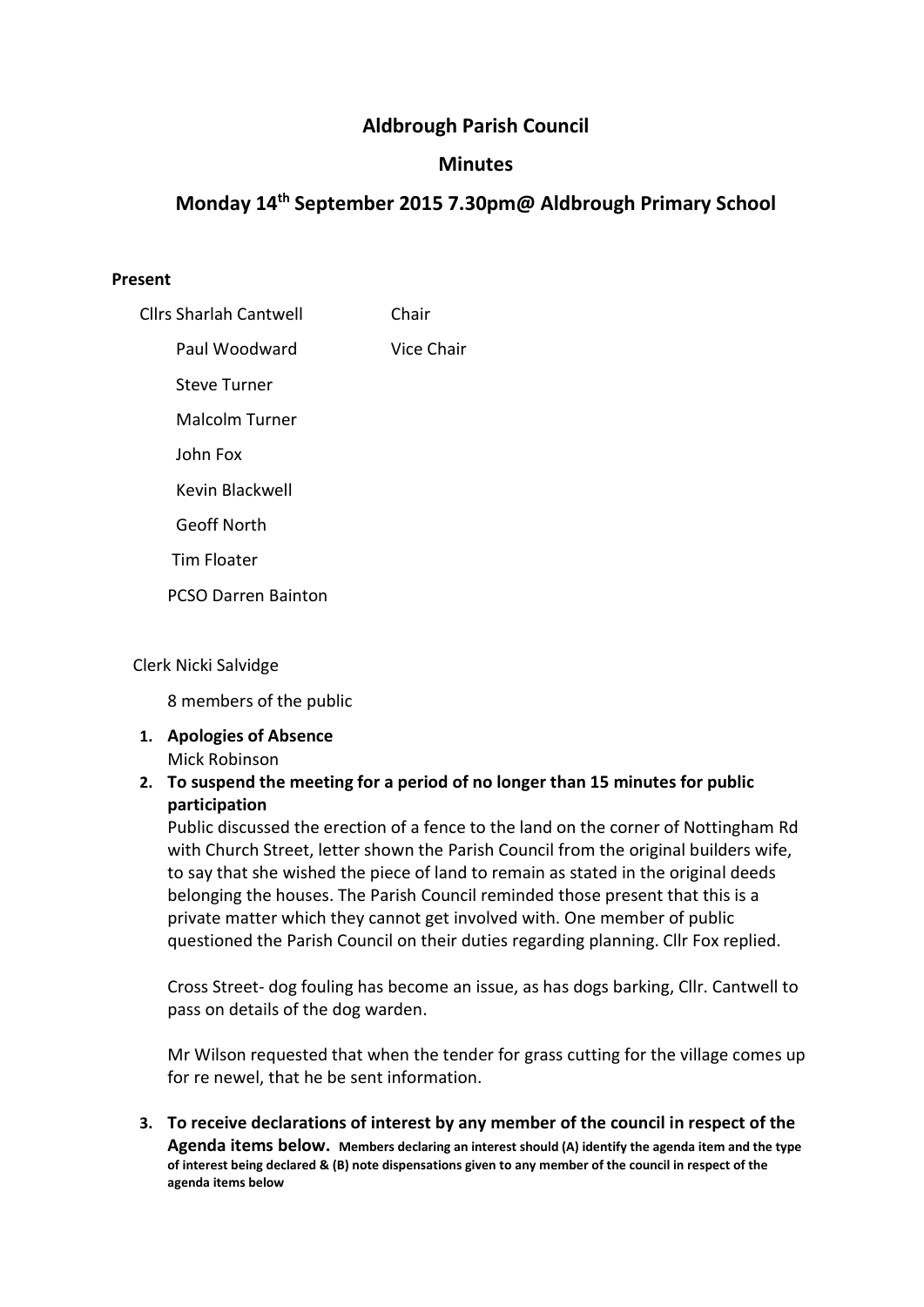- 4. To approve last month's minutes held Monday  $17<sup>th</sup>$  August 2015
- 5. To present the financial accounts Chair to approve and sign

| Clerks Wages (1 Month) | £242.40  |
|------------------------|----------|
| <b>HAPS</b>            | f 72.00  |
| Peter Dawson           | £1220.00 |
| <b>Steve Turner</b>    | £556.00  |

#### 6. Police Matters

PCSO Bainton read out this month's crime figures and stated that a sum of £12,000 had been unlawfully removed from the cash machine at the shop on Hornsea Road over recent months.

The skip placed in front of the shop on Hornsea Road has been removed following a Number of complaints.

PCSO Bainton has been keeping an eye on the footbridge at Carlton Lane, for signs of misuse of prescription drugs.

North Street, issues with parking raised, there are no legal restrictions that can be enforced. Cllr. North raised concerns about farm machinery and buses struggling to get through a bottleneck at the junction with Castle Park. Clerk to contact ERYC to see if anything can be done. PCSO Bainton advised Cllr. North to call in any issues he has with accessing North Street, he also offered to place no parking cones if enough notice given.

Cllr. M Turner thanked PCSO Bainton for sorting out parking issues on Queensmead.

## 7. Matters arising – Chair to receive updates on 'Resolves'

Citizen Link – Letter received asking that the Parish Council write to ERYC to put forward their ideas for its future use, Clerk to write asking the cost of renting the building and ask that it be used by the Police and as storage for the Parish Council.

Public Footpath- Nothing as yet has been done, Cllr. Woodward has been in touch with Andrew Chudley regarding the new public footpath signs.

Allotment has been allocated to Julie Mower who has agreed to take on in its current state for one year's free rent. Waiting list is as below with five people now on the list

Allotments- Julie Mower applied 16-4-13 Godfrey Dack applied 12-12-13 Shaun Smith ? Elaine Valentine applied 10-11-14 Paul Kirk applied 26-3-15 Jessica Slingsby 8-6-15

Clerk updated Cllr. Fox that the issue with overgrown trees at 25 Seaside Road had been passed onto County Cllr. Stow.

## 8. CLG Gas site meeting/information

## 9. Planning Applications

Elm Tree Inn- Plans received for change of building to 4 dwellings with parking to rear, due to limited time allowed to respond, Cllr Fox to contact the planning